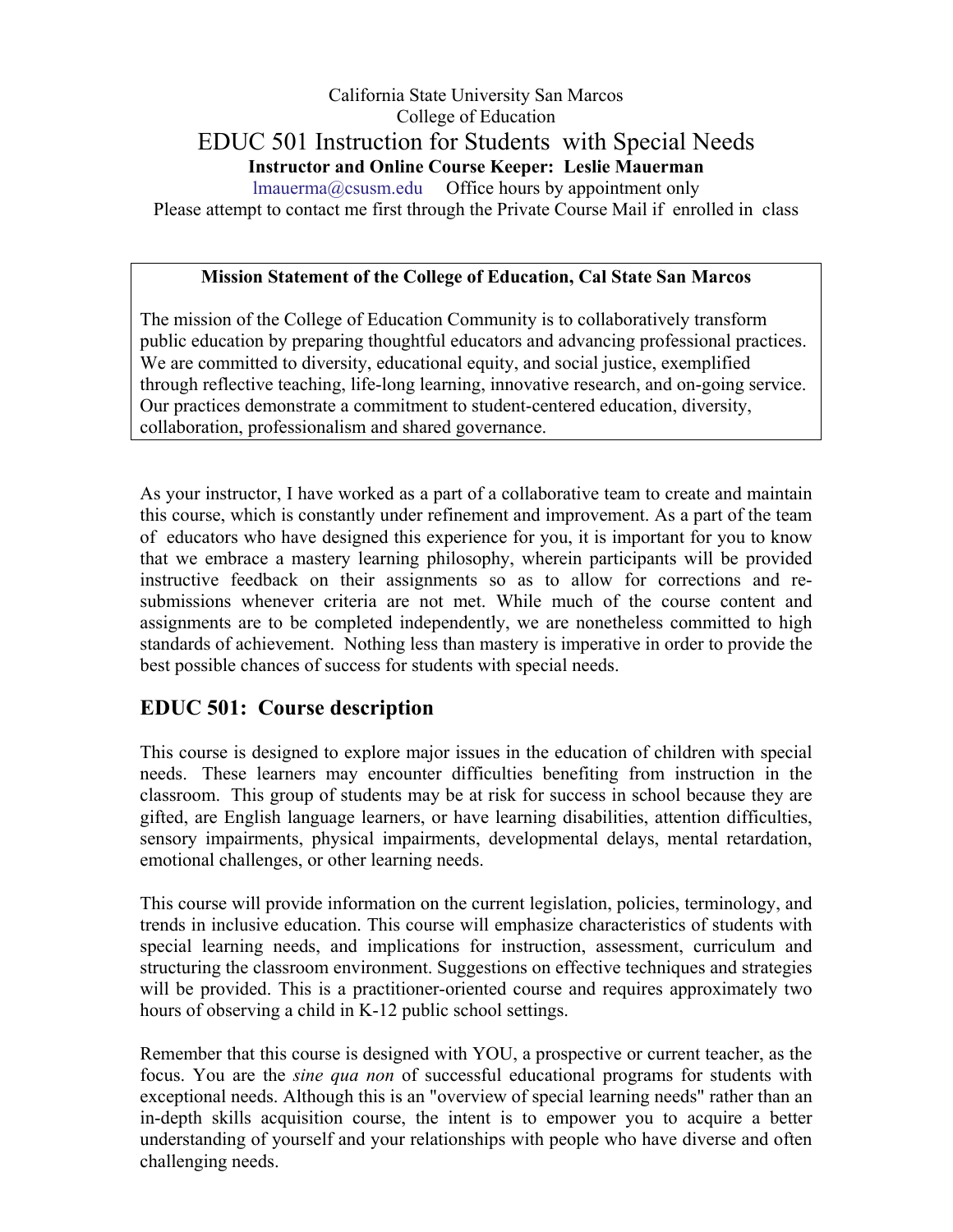**Study Guides:** Study guides are intended to accomplish two major instructional outcomes. The first is to ensure that active learning takes place. The literature on cognitive development is clear about the need for actively engaging the cognitive processes.

The second is to "model" or demonstrate several *types* of study guides, each designed to *accommodate* a specific learning need. For some Study Guides we have provided choices (another "best practice" which current educational research indicates is related to increased achievement).

**Values Base:** We believe each person is "exceptional" and important to the world. Each person is different in terms of physical attributes, learning styles, emotional needs, and cognitive expression AND each person has the right to be respected no matter what those differences are. Some differences can be so great as to interfere with learning unless professional educators, in partnership with parents and other specialists, intentionally invent or design accommodations and adaptations to the general education curriculum and instruction.

**Instructor Response Time:** Generally, your instructors will provide you with answers to questions submitted via the Class Mail and Discussion Board tools on a *weekly* basis. Please keep in mind that instructors do not approach this class on a daily basis. We encourage collaborative, positive inquiry and problem-solving among students on the Main Discussion Board

**Accommodation for Disabilities:** Students requiring reasonable accommodations need to contact Disabled Student Services in order to make the necessary arrangements. This organization is located in Craven Hall, room 5025a, and can be reached by telephone at (760) 750-4905 or (760) 750-4909 (TDD users). **Infused Competencies**

## **Authorization to Teach English Learners Senate Bill (SB) 2042:** This credential program has been specifically designed to prepare teachers for the diversity of languages often encountered in California public school classrooms. The authorization to teach English learners is met through the infusion of content and experiences within the credential program, as well as additional coursework. Students successfully completing this program receive a credential with authorization to teach English learners. See "Authorization to Teach English Learners Competencies." (Approved by CCTC in SB 2042 Program Standards, August 02)

**Special Education:** Consistent with the intent to offer a seamless teaching credential in the College of Education, this course will demonstrate the collaborative infusion of special education competencies that reflect inclusive educational practices.

**Technology:** This course infuses technology competencies to prepare our candidates to use technologies, emphasizing their use in both teaching practice and student learning. Candidates are expected to use technology as part of their professional practice, as well as to research the topics discussed in this course.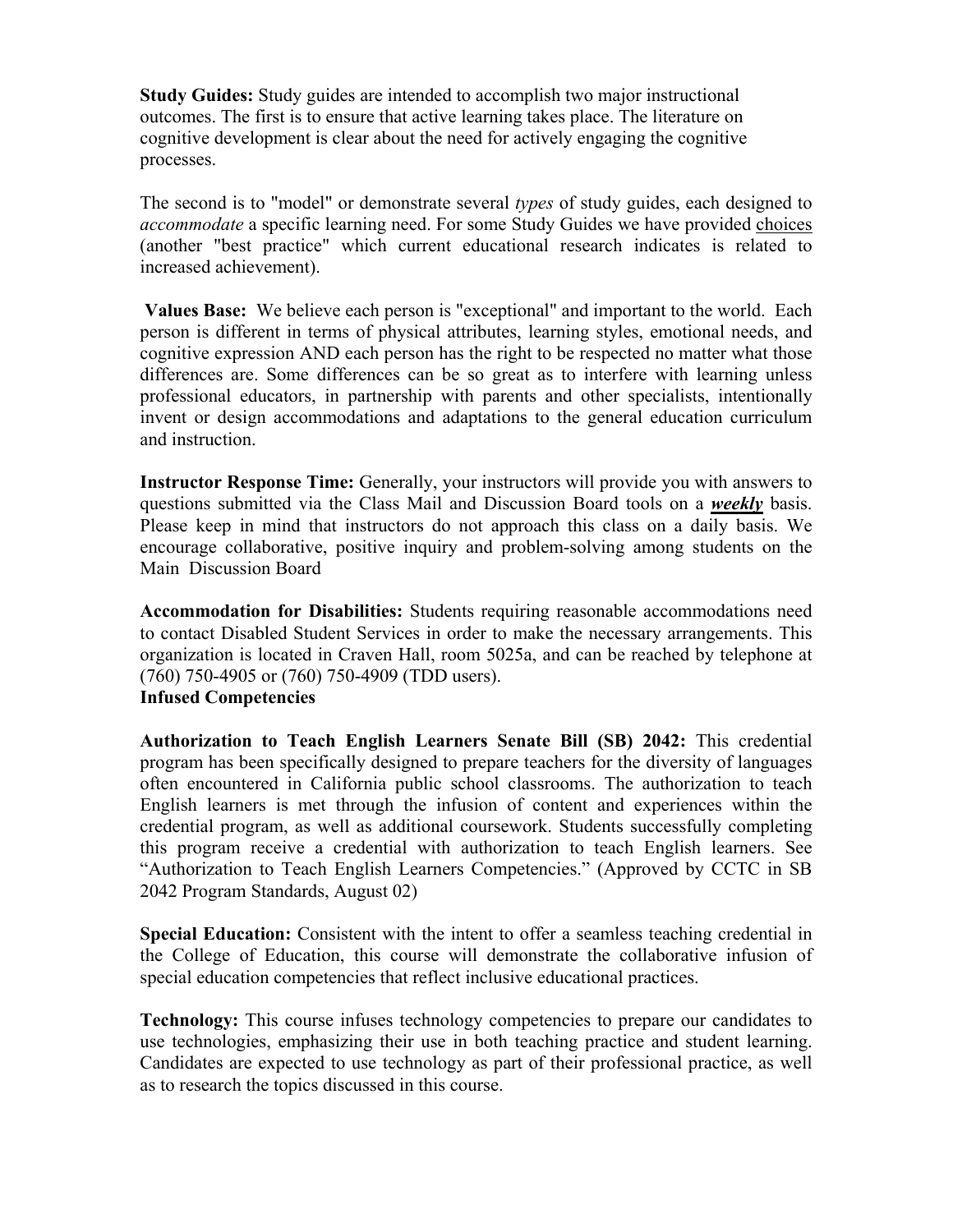# **Course Objectives**

We believe it's important for the objectives to be related to both learning new information and being able to use it effectively. The goals of this course include the acquisition of acknowledge base and skills of practical application regarding eight key concepts:

1. Inclusion and inclusive schools in a multicultural society;

2. Laws, policies, guidelines, and issues in serving children with special learning abilities;

3. The Student Study Team (SST) process;

4. Characteristics of children with special learning needs;

5. Nondiscriminatory assessment and diagnosis of children with special learning abilities;

6. Special education referral processes: the IEP team and other support staff;

7. Curriculum issues, trends, and classroom adaptations for enhancing success for all children (including those from ethnically and linguistically diverse families)

8. Instructional needs and teaching strategies for classroom teachers.

What is the "Big Picture" for this class? Whether you are a parent of a child with disabilities, a sibling, teacher, or friend, we believe that the highest distinction you can make is when you apply the eight keys so as to recognize and enhance the child's strengths.

## **In addition to readings you will find as part of your personal research for this course, and other readings we assign as supplemental material, you are expected to use the two required textbooks:**

We will use the **third** edition of *Exceptional lives: Special education in today's schools* by Rud Turnbull, Ann Turnbull, Marilyn Shank, Sean Smith and Dorothy Leal (Merrill, 2002). As the authors state in the Preface (p. iii), this is a value-based book which focuses on the following principles: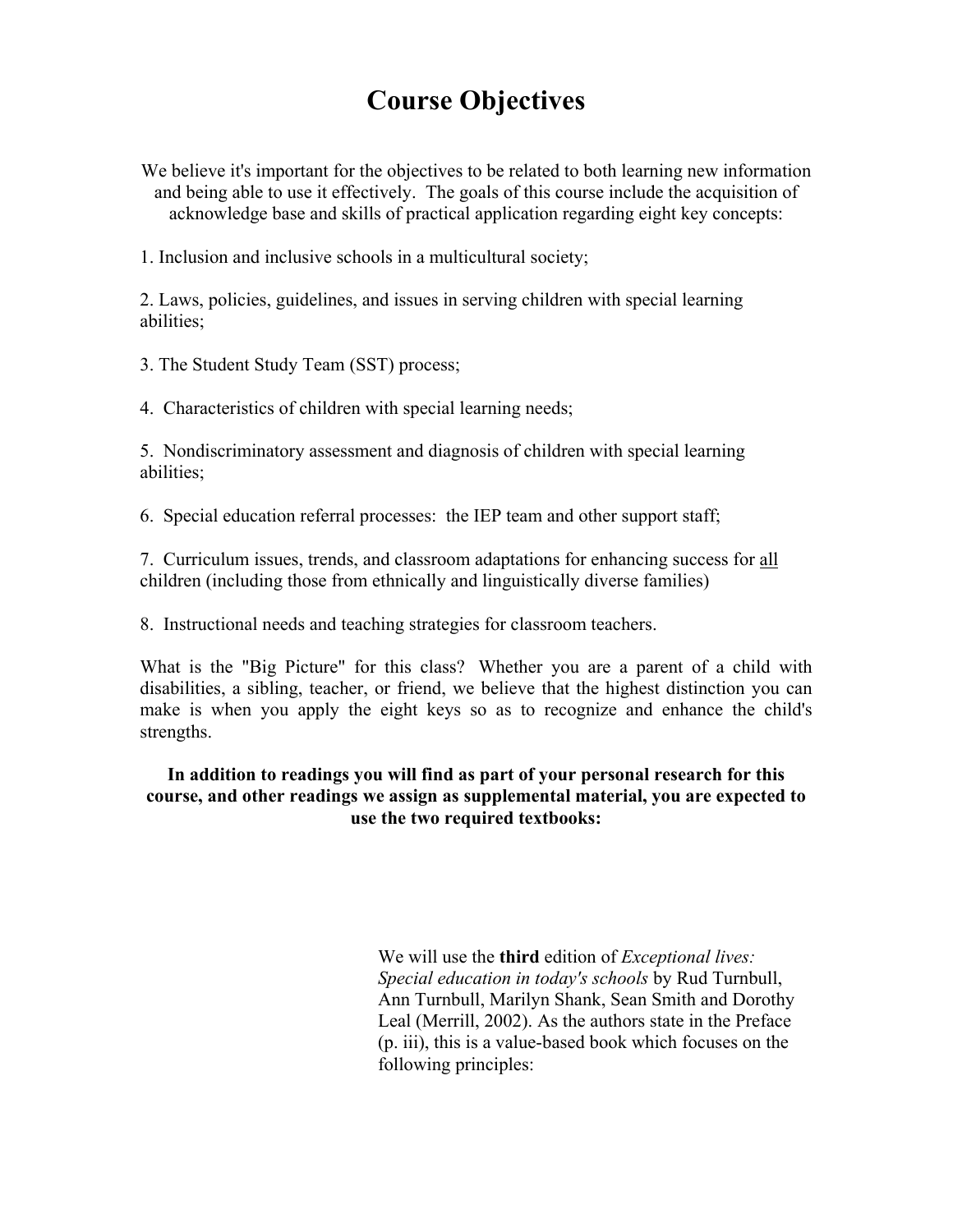Great Expectations: Students have many capabilities that have not been tapped and we can develop new visions of what is possible.

Positive Contributions: Individuals with disabilities contribute positively to their families, schools, friends, and communities.

Inherent Strengths: Educational programs need to identify, highlight, and build upon students' strengths.

Choices: Promoting self-determination and self-advocacy, educators can support students and families to direct their own lives.

Relationships: Connections--with each other, educators, and friends in the community--are crucial to a high quality of life.

Full Citizenship: Less able does not mean less worthy.

Our commitment as instructors for this class is to make sure these principles are clearly demonstrated in this Internet class so as to create a community of learners.

The other text we'll be using in this class is *Creating an inclusive school,* by Drs. Jacqueline Thousand and Richard Villa, Eds. (ASCD, 1995). In this book, you will read how students with disabilities, their parents, their teachers, and administrators "walked their talk" about inclusion! Also included: "voices" by parents and practitioners about actual students.

# **Attendance Credit and Assignments**

Attendance in this online course is critical to your success. You will need to distribute your 135 hours of learning time carefully in order to complete the work. 135 hours are the minimum expected. A typical 3-credit graduate class meets for 3 hours per week for 15 weeks to guarantee you 45 hours of instructor- student contact time; then for each hour of class you are expected to spend 2 additional hours preparing and studying for a total of 90 hours of studying over the course of the semester. The grand total is 135 hours.

The Calendar provided shows you the 'reasonability' of completing course assignments within the time frame of this class. Even though this course is **'asynchronous'** in the sense that you are learning on your own time, there are time limitations within a university semester structure. THESE ARE ACTUAL ASSIGNMENT DUE DATES.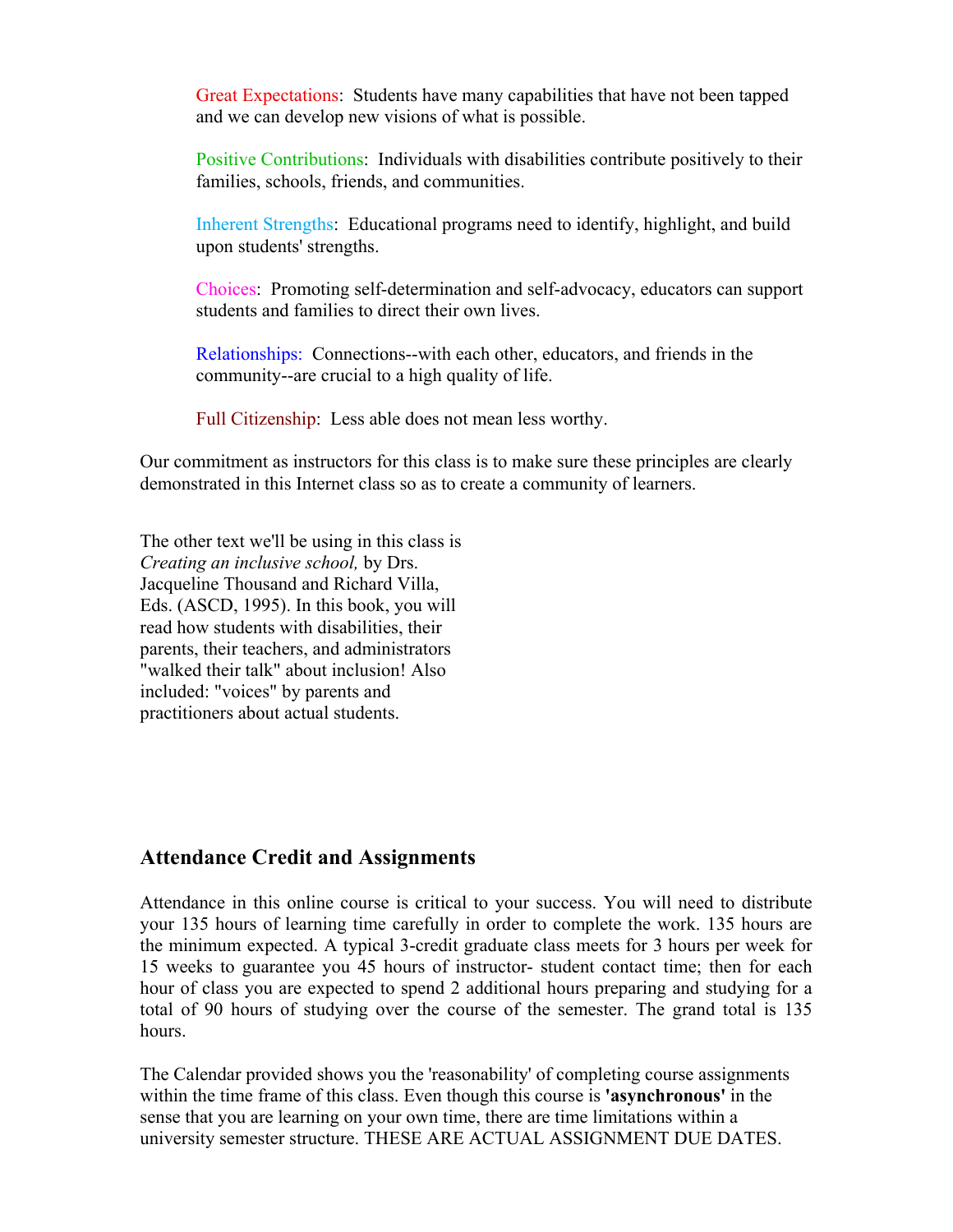# LATE ASSIGNMENTS WILL NOT RECEIVE FULL CREDIT. ASSIGNMENTS MORE THAN ONE WEEK LATE WILL RECEIVE NO CREDIT.

**Your instructors are able to track dates and times of your course attendance, and the course pages visited. Instructors will use this data to assist in evaluating your course participation**. Remember that one of the keys to success in 'distance learning' is time management. If there are any conflicts, notify the instructor immediately. We want you to succeed!

Person-first language must be used throughout all written assignments. For more specific details about this convention, refer to IDEA.

#### **The following is what you will view on the Assignments page of the Online class:**

- 1. Getting to Know You
- 2. Professional Participation (20 points)
- 3. Student Field Placement Form
- 4. Study Guide 1 (5 points)
- 5. Study Guide 2 (5 points)
- 6. Student Study Team Presentation [SST] (10 points)

6.1. Blank Agenda for Team Meetings

6.2. SST Accountability Check

- 7. Annotated Bibliography (10 points)
- 8. Guidelines & Limitations Form
- <sup>9</sup>. Observation Protocols
	- 9.1. Principal Letter
	- 9.2. Parent Permission Form (English)

9.3. Parent Permission Form (Spanish)

- 10. Study Guide 3 (5 points)
- 11. Observation Report (15 points)
- 12. Study Guide 4 (10 points)
- 13. Family Centered Presentation [FCP] (15 points)
	- 13.1. FCP Reflections

#### **The following criteria will be applied to graded assignments:**

#### **Rubric for EDUC 501 Online**

**5** Response is made to all elements of Assignment. Evidence of thorough comprehension of literature; there is application of a variety of sources, including personal experiences; noteworthy

**4** Response is made to most elements of Assignment. Evidence of general comprehension of literature and application of sources. Personal experiences are referenced.